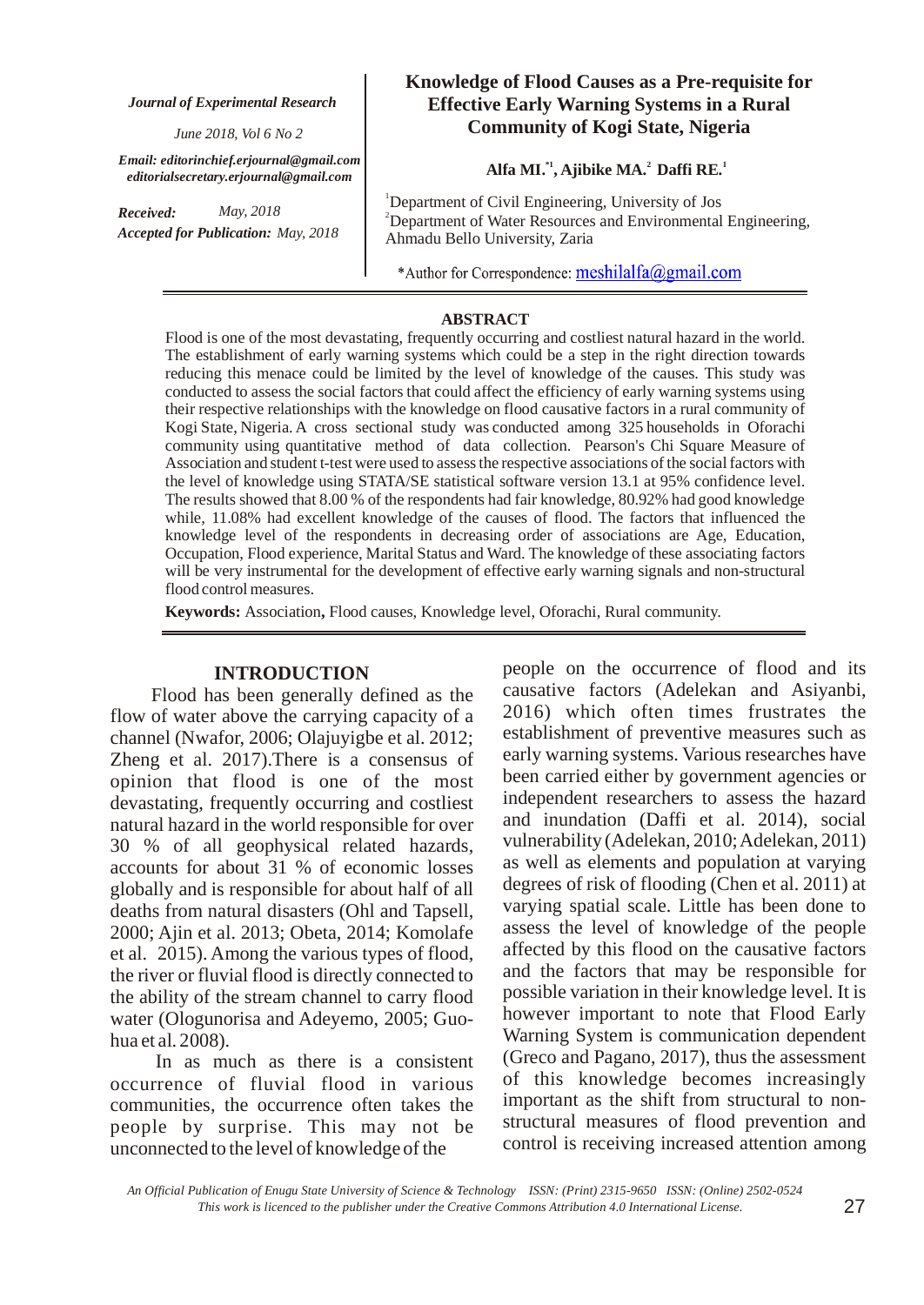*Alfa et al: knowledge of flood causes and influencing factors in Kogi State, Nigeria*

policy makers (Kundzewicz, 2002; Andjelkovic, 2001; Kreibich et al. 2017). More so, the absence of this information could increase their vulnerability to flood disaster. This study was carried out to assess the level of knowledge on flood causative factors and the factors that influence this knowledge as a prerequisite for effective early warning systems in a Rural Community of Kogi State, Nigeria.

## **Materials and Methods Study Area**

This study was carried out at Oforachi Community covering Oforachi Ward I and II in Igalamela/Odolu Local Government Area of Kogi State, Nigeria (Fig. 1) between longitude 6° 49' E and 6° 57' E and latitude  $7^{\circ}$  06' N and  $7^{\circ}$  $09'$  N (Alfa et al. 2018). The main river within the sub-basin (Ofu) is perennial and parallel in pattern to Imabolo and Okura rivers which are close to the study area. The area is nearly level to undulating with dominant slopes between 0 to 2% clay plains which are largely subject to seasonal water logging owing to impeded drainage (Alfa et al. 2018). The land within the study area is predominantly used for agriculture. The community is divided into nine (9) human settlements.



Fig. 1: Map of Nigeria showing Kogi State, Igalamela/Odolu LGA and Oforachi

### **Study Population**

The study population comprised of all heads of households or representatives resident

in Oforachi Community of Igalamela/Odolu Local Government Area (LGA) of Kogi State for a minimum of ten years.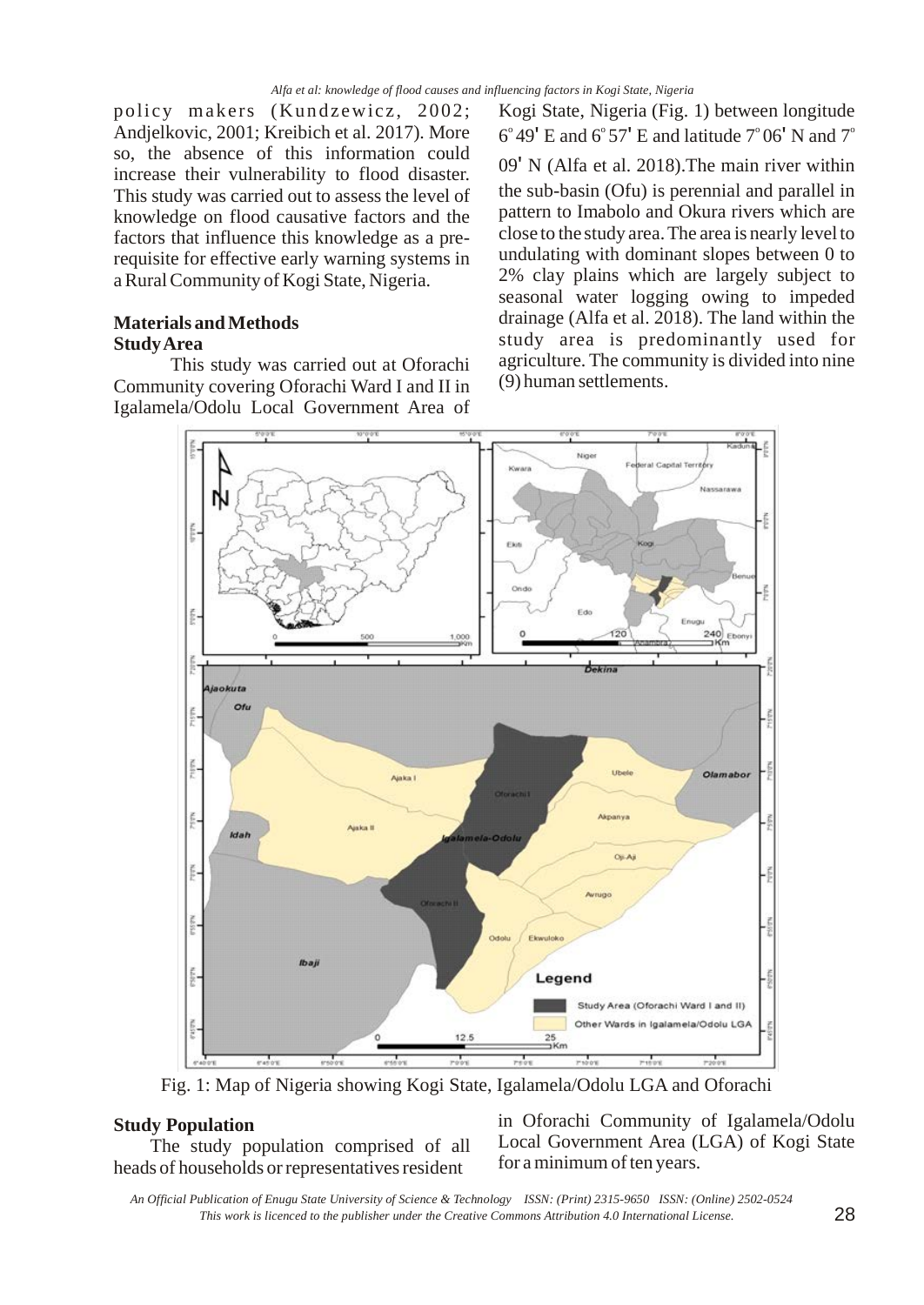## **Study Design**

A cross-sectional study was conducted among 325 household heads in Oforachi Community between September and October, 2016 using quantitative methods of data collection.

# **Inclusion and Exclusion Criteria**

The study population included all household heads or the representatives who have been resident within the community for a minimum of ten years and consented to participate in the study, a household being a group of people living under the same roof and eat from the same pot. All household heads or representative who declined consent and scattered houses within the suburbs such as 'Fulani settlements' were excluded from the study.

# **Sample Size Determination**

The sample size was estimated using sample size estimator developed by The Research Advisors (2006) for different Population sizes and different levels of confidence based on the method of Krejcie and Morgan (1970) expressed by eq. 1.

$$
n = \frac{X^{2}NP(1 - P)}{d^{2}(N - 1) + X^{2}P(1 - P)}
$$
 (1)

Where,  $n =$  Sample Size  $\equiv$  the table value of chi-square for 1 degree of freedom at the desired confidence level.  $X^2$ 

 $N =$  the population size.  $P =$  the population proportion.

 $d =$  the degree of accuracy expressed as a proportion.

The total number of Households in Oforachi Community according to the records available at the Primary Health Care (PHC) centre is 616. A sample size of 320 was estimated at 99% level of confidence and 5% degree of accuracy. Thus, a minimum sample size of 325 was used.

## **Sampling Technique**

A multi-stage sampling technique was used in this study. The first stage was the purposive selection of the Igalamela/Odolu LGA from the 21 LGAs in Kogi state being the LGA with the longest history of Ofu River flooding, followed by the selection of Oforachi Wards I and II (out of 10 political wards in the LGA) being the two wards that make up Oforachi Community. The selection of Oforachi Community was based principally on its history of being consistently flooded for over 20 years and secondly, on the basis of its accessibility and organisation relative to a few other communities which are quite dispersed, scattered and difficult to access.The final stage was the selection of the households proportionately from the selected ward. Household listing and enumeration was done to a total of 222, 62, 12, 99, 148, 12, 12 and 12 respectively for Oforachi, Okobu, Caterpillar, Atanegoma, Agwoko, Ojokuta, Ojoyibo, Ojuwo and Camp out of which 116, 32, 7, 20, 52, 77, 7, 7 and 7 were respectively selected. A consented household head was sampled and in the event that he or she declined, the next contiguous household was sampled. Computer generated list of random numbers from Minitab 14.2 statistical software was used to select the respondents for each of the settlements in this study.

## **Data Collection**

A four part semi structured interviewer administered questionnaire was used for data collection in this study. The sections are; sociodemographic characteristics of respondents, geographic characteristics of households, historical flood characteristics and opinions of the causes of floods. The elevation and proximity of households to the river were the physical characteristics used. The elevation and coordinates of the households were obtained directly using a Garmin hand-held Global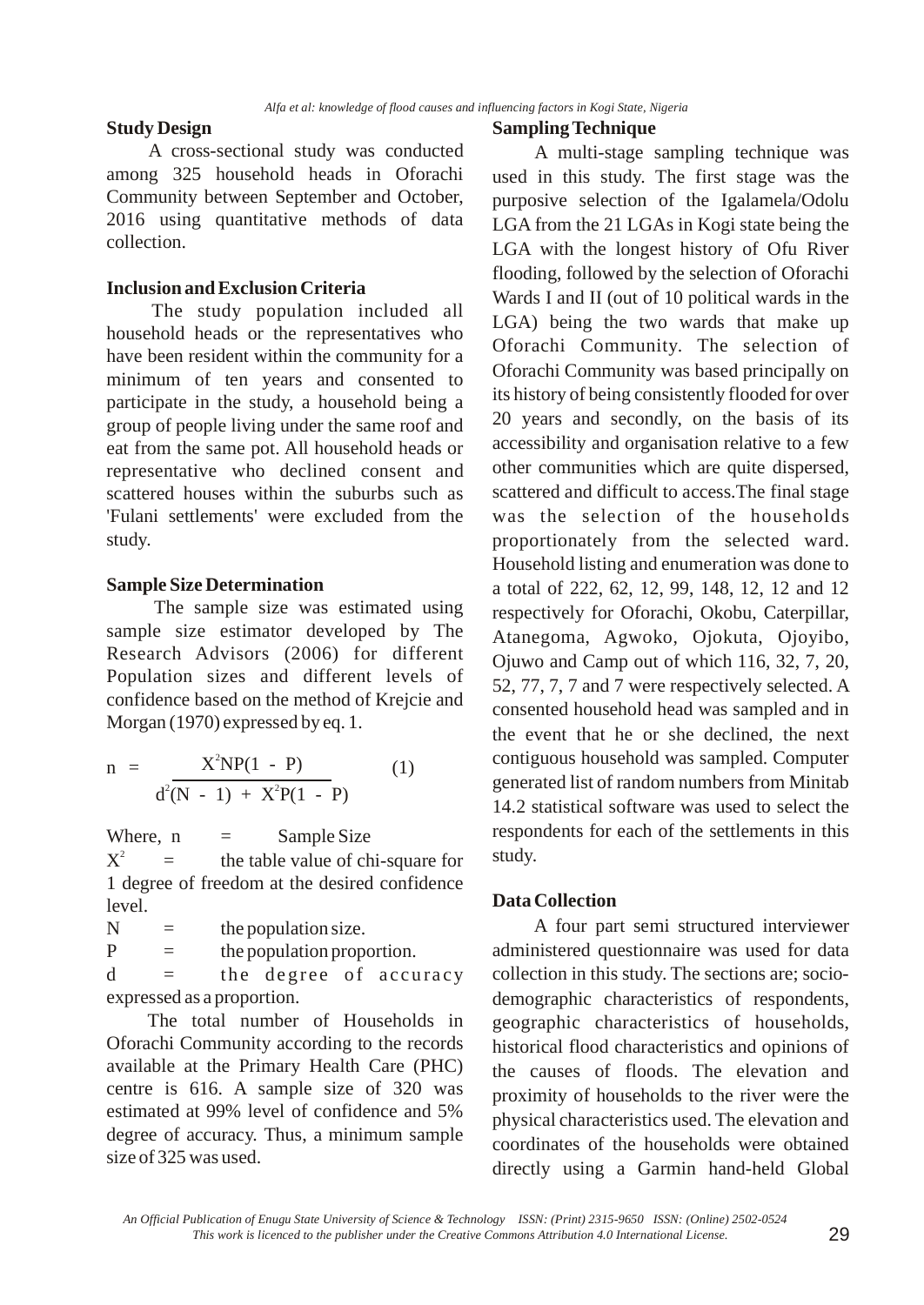Positioning System receiver model GPSmap 78sc. The coordinates were used to estimate the distance of the households from the river using ArcGIS 10.2.2 software. Reconnaissance visits were paid to the District Head and the Village Head of the Community to intimate them on the research and solicit for their support. Two Community Health Extension Workers (CHEW) and two teachers with a minimum qualification of National Certificate in Education (NCE) and one National Youth Service Corps (NYSC) member were trained as research assistants for field enumeration. The data collection instruments were pretested in Idah LGA prior to the commencement of the study. Ethical clearance was sought and obtained from the Postgraduate committee of the Department of Water Resources and Environmental Engineering, Ahmadu Bello University, Zaria. Verbal informed consent was obtained from all the respondents with confidentiality and anonymity of their responses assured.

### **Data Management and Analysis**

In order to determine the level of knowledge of respondents on the causes of flood, seven questions designed on the five point likert scale was used. The seven causative factors were stated in the positive with the lowest score of 1 for 'strongly disagree' and the highest score of 5 for 'strongly agree'. The seven causative factors used are highway construction without adequate drainage, prolong rainfall, heavy rainfall upstream, embankment breach, loss in river carrying capacity due to sedimentation, terrain elevation and proximity of households from the river which are similar to those adopted by Guo-hua et al. (2008) and FitzGerald et al. (2010) although their study did not assess the knowledge of the people. A total score less than or equal to 21 (60%) was regarded as no knowledge, scores greater than 21 (60%) but less than or equal to 26.25 (75%) as fair knowledge, scores greater than 26.25  $(75%)$  but less than or equal to  $31.5$  (90%) as good knowledge while scores greater than 31.5 (90%) was regarded as excellent knowledge. Respondents who have experienced flood had a score of 1 while those that have not experienced flood had a score of 0. Pearson's Chis Square test of independence was used to examine the relationship between the level of knowledge of the respondents respectively with Flood Experience, Ward, Gender, Age, Marital Status, Education and Occupation. The statistical analysis was carried out using STATA/SE statistical software version 13.1.  $P < 0.05$  was considered statistically significant.

#### **RESULTS**

The socio-demographic characteristics of the respondents are presented in Table 1. Majority of respondents in this study 175 (53.85%) were from Oforachi Ward I while the remaining 150 (46.15%) were from Oforachi Ward II. A majority 234 (72%) were males while 91 (28%) were females. The age distribution shows that 6 respondents (1.85%) were between 26-30 years, 19 (5.85%) between 31-35 years, 54 (16.62%) between 36-40 years while a majority 246 (75.69%) were above 40 years. Furthermore, 279 (85.85%) respondents were married while 7 (2.15%) and 39 (12%) respondents were divorced and widowed respectively. An equal number of respondents of 90 (27.7%) had primary and Adult education respectively closely followed by secondary education held by 86 (26.5%) respondents while only 59 (18.2%) respondents proceeded to a tertiary institution. With respect to the occupation of respondents, a majority 206 (63.4%) were farmers, 58 (17.9%) were civil servants, 40 (12.3%) were traders, 14 (4.3%) were craftsmen while a minority 7 (2.2%) were involved in other occupations not listed in the options. Furhermore, a majority 125 (38.5%) respondents had spent between 31-40 years in the community, 106 (32.6%) for more than 40 years, 60 (18.5%) between 21-30 years while 34 (10.5%) had spent 11-20 years. Finally, the minimum household size was one while the maximum and mean sizes were 30 and  $13\pm8$ .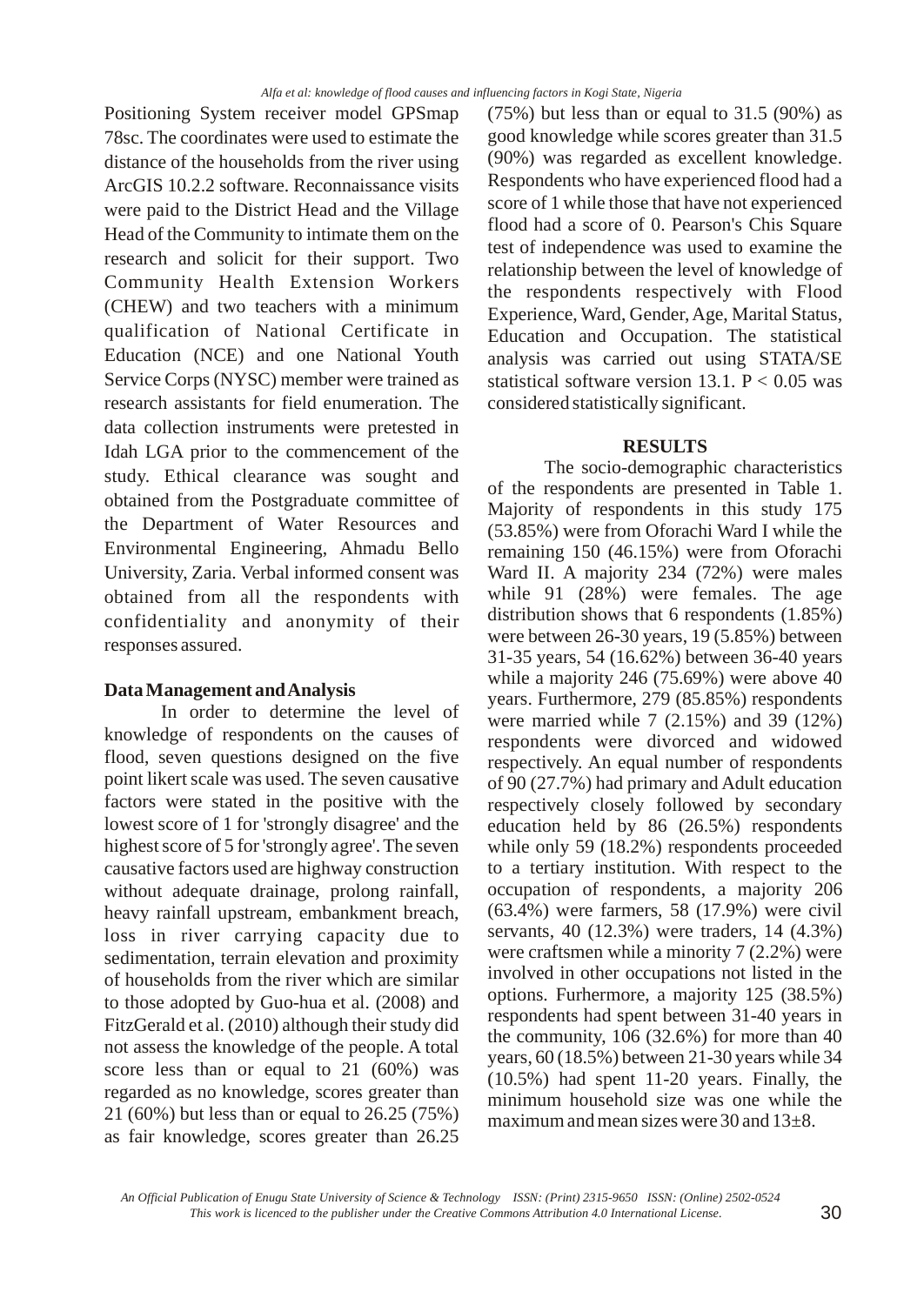| <b>Character</b>                           | Frequency      |                | Percentage     |
|--------------------------------------------|----------------|----------------|----------------|
| Ward                                       |                |                |                |
| Oforachi I                                 | 175            |                | 53.85          |
| Oforachi II                                | 150            |                | 46.15          |
| Total                                      | 325            |                | 100.00         |
| <b>Gender</b>                              |                |                |                |
| Male                                       | 234            |                | 72.00          |
| Female                                     | 91             |                | 28.00          |
| Total                                      | 325            |                | 100.00         |
| Age (Years)                                |                |                |                |
| $26 - 30$                                  | 6              |                | 1.85           |
| $31 - 35$                                  | 19             |                | 5.85           |
| 36-40                                      | 54             |                | 16.62          |
| Above 40                                   | 246            |                | 75.69          |
| Total                                      | 325            |                | 100.00         |
| <b>Marital Status</b>                      |                |                |                |
| Married                                    | 279            |                | 85.85          |
| Divorced                                   | $\overline{7}$ |                | 2.15           |
| Widowed                                    | 39             |                | 12.00          |
| Total                                      | 325            |                | 100.00         |
| <b>Highest Education</b>                   |                |                |                |
| Primary                                    | 90             |                | 27.69          |
| Secondary                                  | 86             |                | 26.46          |
| Tertiary                                   | 59             |                | 18.15          |
| <b>Adult Education</b>                     | 90             |                | 27.69          |
| Total                                      | 325            |                | 100.00         |
| Occupation                                 |                |                |                |
| Farming                                    | 206            |                | 63.38          |
| Trading                                    | 40             |                | 12.31          |
| Civil Servant                              | 58             |                | 17.85          |
| Craftsman                                  | 14             |                | 4.31           |
| Others                                     | $\tau$         |                | 2.15           |
| Total                                      | 325            |                | 100.00         |
| <b>Length of Stay in Community (Years)</b> |                |                |                |
| $11 - 20$                                  | 34             |                | 10.46          |
| $21 - 30$                                  | 60             |                | 18.46          |
| $31 - 40$                                  | 125            |                | 38.46          |
| Above 40                                   | 106            |                | 32.62          |
| Total                                      | 325            |                | 100.00         |
|                                            | <b>Minimum</b> | <b>Maximum</b> | <b>Mean±SD</b> |
| <b>Household Size (Persons)</b>            |                | 30             | $13 \pm 8$     |

**Table 1: Socio-demographic characteristics of respondents**

SD = Standard Deviation

Furthermore, the historical characteristics of flood occurrence for the community surveyed are presented in Table 2.The results show that 197 (60.62%)

respondents have ever experienced flood in their households while 128 (39.38%) have never experienced flood in their households. Out of the 197 (60.62%) respondents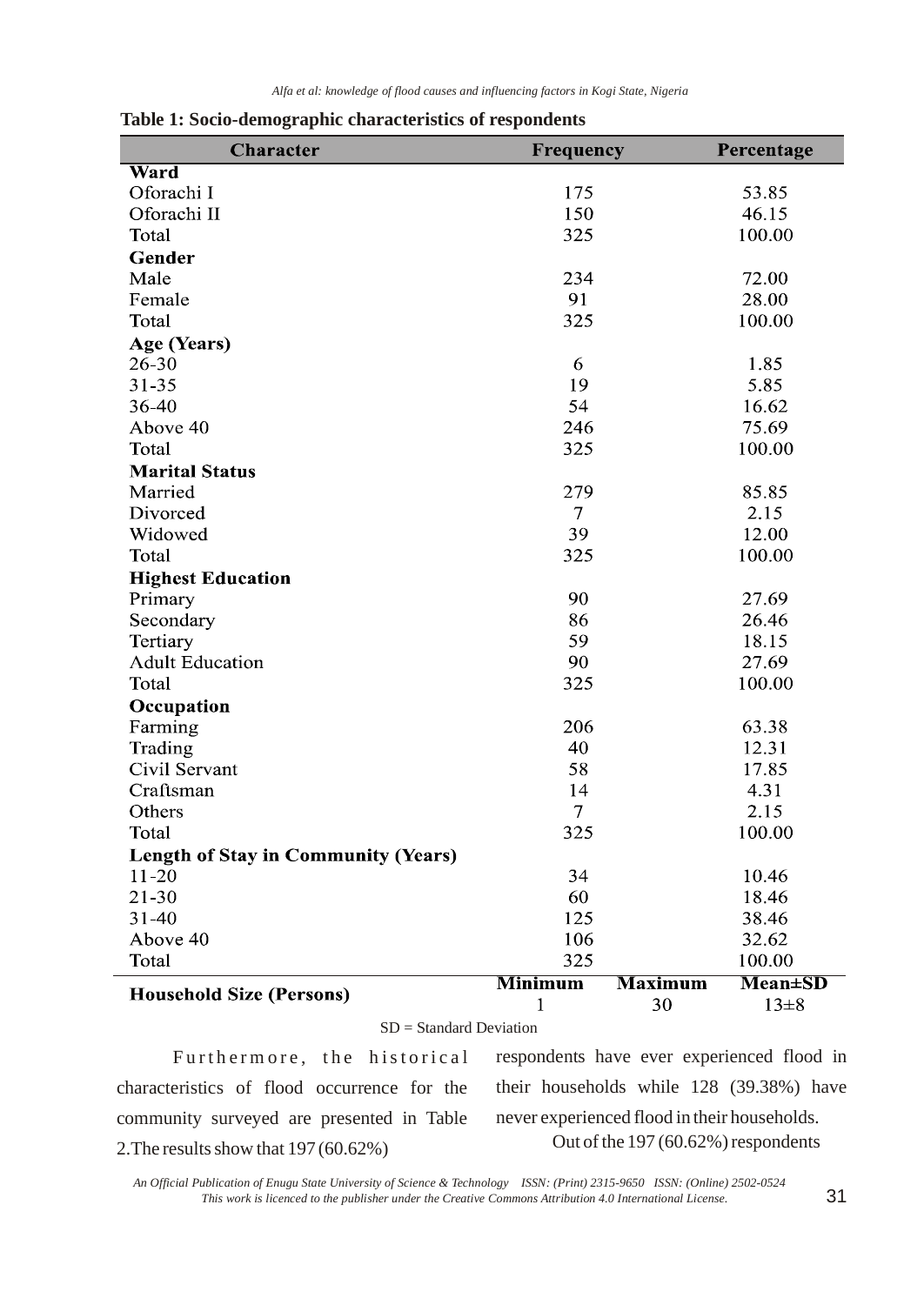that have experienced flood, 104 (52.79%) had their first experience in 1991, 69 (35.03%) in 1995, 5 (2.54%) in 1997, 4 (2.03%) in 1999 while 15 (7.06%) had theirs in 2000. This implies that the households have been flooded for a minimum of 16 years to a maximum of 22 years with an average of 20.08±2.58 years.

The results in Table 2 also show that the maximum depth of flood water at the households ranged from 0.2 m to 3.0 m with an average of 1.158±0.72 m. Furthermore, Table 2 reveals that the flood water lasted for a minimum of 1 day to a maximum of 7days with an average of  $4.00 \pm 1.67$  days.

| <b>Characteristics</b>                        | <b>Frequency</b> | Percentage       |  |
|-----------------------------------------------|------------------|------------------|--|
| Have you ever experienced flood               |                  |                  |  |
| Yes                                           | 197              | 60.62            |  |
| No                                            | 128              | 39.38            |  |
| Total                                         | 325              | 100.00           |  |
| Year of first experience                      |                  |                  |  |
| 1991                                          | 104              | 52.79            |  |
| 1995                                          | 69               | 35.03            |  |
| 1997                                          | 5                | 2.54             |  |
| 1999                                          | $\overline{4}$   | 2.03             |  |
| 2000                                          | 15               | 7.61             |  |
| Total                                         | 197              | 100.00           |  |
| How many times have you been flooded? (Years) |                  |                  |  |
| 16                                            | 55               | 27.92            |  |
| 21                                            | 49               | 24.87            |  |
| 22                                            | 93               | 47.21            |  |
| Total                                         | 197              | 100.00           |  |
| Mean±Standard deviation                       | 20.076±2.58      |                  |  |
| <b>Maximum Depth of flood water (m)</b>       |                  |                  |  |
| 0.2                                           | 13               | 6.60             |  |
| 0.5                                           | 47               | 23.86            |  |
| 1.0                                           | 70               | 35.53            |  |
| 1.5                                           | 34               | 17.26            |  |
| 2.0                                           | 18               | 9.14             |  |
| 3.0                                           | 15               | 7.61             |  |
| Total                                         | 197              | 100.00           |  |
| Mean±Standard deviation                       |                  | $1.158 \pm 0.72$ |  |
| <b>Duration of flood (days)</b>               |                  |                  |  |
| 1                                             | 6                | 3.05             |  |
| $\overline{2}$                                | 35               | 17.77            |  |
| 3                                             | 60               | 30.46            |  |
| $\overline{\mathcal{A}}$                      | $\overline{7}$   | 3.55             |  |
| 5                                             | 44               | 22.34            |  |
| 6                                             | 31               | 15.74            |  |
| $\overline{7}$                                | 14               | 7.11             |  |
| Total                                         | 197              | 100.00           |  |
| Mean±Standard deviation                       | 4.00 $\pm$ 1.67  |                  |  |

| Table 2: Historical Characteristics of Flood Occurrence in Oforachi Community |  |
|-------------------------------------------------------------------------------|--|
|-------------------------------------------------------------------------------|--|

The results of the level of respondents' knowledge of flood causes are presented in Fig. 2.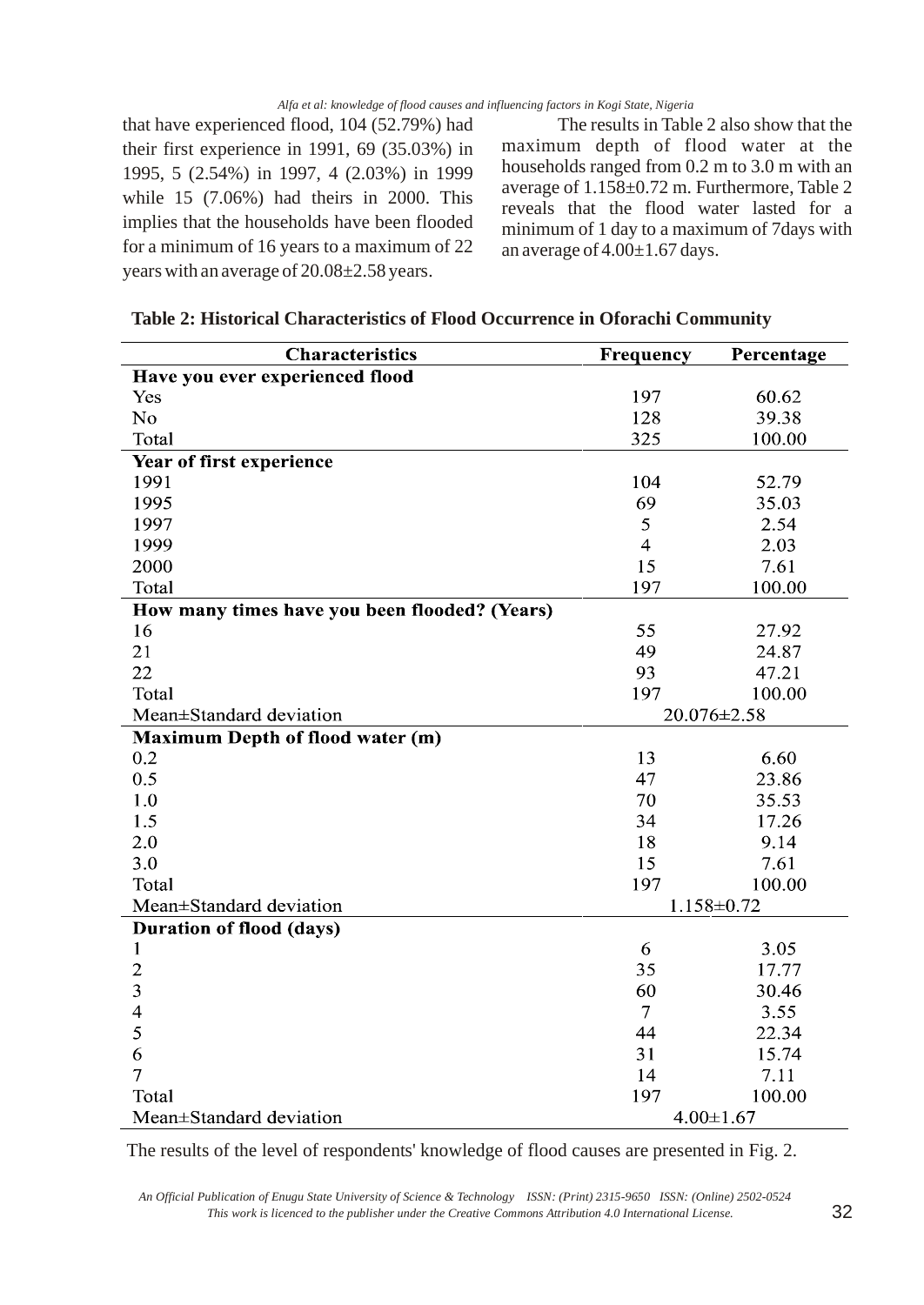*Alfa et al: knowledge of flood causes and influencing factors in Kogi State, Nigeria*



**Fig. 2: Level of Respondents' knowledge of Flood Causes**

The results show that 26 (8.00%) had fair knowledge, 263 (80.92%) had good knowledge while, 36 (11.08%) had excellent knowledge of the causes of flood.

The results of the Pearson's chi square test of the measures of association between the

knowledge level and flood experience, ward, education, gender, age, marital status and occupation of respondents respectively are presented in Table 3.

The results showed that there was no association between the knowledge level and gender (Pearson's chi<sup>2</sup> = 3.15; P = 0.207). Meanwhile the factors that influenced the knowledge level of the respondents in decreasing order of associations are Age (Pearson's chi<sup>2</sup> = 44.46; P = 0.000), Education (Pearson's chi<sup>2</sup> = 44.39; P = 0.000), Occupation (Pearson's  $\text{chi}^2 = 18.52$ ; P = 0.013), Flood experience (Pearson's chi<sup>2</sup> = 17.87; P = 0.000), Marital Status (Pearson's chi<sup>2</sup> = 9.81; P = 0.044) and Ward (Pearson's chi<sup>2</sup> = 9.68; P = 0.008).

| Table 3: Respective Measures of Association of Various Factors with Knowledge of flood |  |  |  |
|----------------------------------------------------------------------------------------|--|--|--|
| causes in the community                                                                |  |  |  |

|                           |                  | <b>Knowledge Level</b> |                  |                | Pearson's        |                |
|---------------------------|------------------|------------------------|------------------|----------------|------------------|----------------|
| Parameter                 | Fair             | Good                   | <b>Excellent</b> | <b>Total</b>   | chi <sup>2</sup> | <b>P-Value</b> |
| <b>Experienced Flood?</b> |                  |                        |                  |                |                  |                |
| No                        | 20               | 92                     | 16               | 128            | 17.87            | 0.000          |
| Yes                       | 6                | 171                    | 20               | 197            |                  |                |
| Total                     | 26               | 263                    | 36               | 325            |                  |                |
| Ward                      |                  |                        |                  |                |                  |                |
| Oforachi I                | 20               | 131                    | 24               | 175            |                  | 0.008          |
| Oforachi II               | 6                | 132                    | 12               | 150            | 9.676            |                |
| Total                     | 26               | 263                    | 36               | 325            |                  |                |
| <b>Education</b>          |                  |                        |                  |                |                  |                |
| Primary                   | $\boldsymbol{0}$ | 68                     | 22               | 90             |                  | 0.000          |
| Secondary                 | 14               | 64                     | $\,8\,$          | 86             |                  |                |
| Tertiary                  | $\sqrt{6}$       | 47                     | 6                | 59             | 42.3862          |                |
| <b>Adult Education</b>    | 6                | 84                     | $\mathbf{0}$     | 90             |                  |                |
| Total                     | 26               | 263                    | 36               | 325            |                  |                |
| Gender                    |                  |                        |                  |                |                  |                |
| Male                      | 20               | 184                    | 30               | 234            |                  | 0.207          |
| Female                    | 6                | 79                     | 6                | 81             | 3.1481           |                |
| Total                     | 26               | 263                    | 36               | 325            |                  |                |
| Age                       |                  |                        |                  |                |                  |                |
| $26 - 30$                 | $\boldsymbol{0}$ | 6                      | $\boldsymbol{0}$ | 6              |                  | 0.000          |
| $31 - 35$                 | $\boldsymbol{0}$ | 19                     | $\mathbf{0}$     | 19             |                  |                |
| $36 - 40$                 | 13               | 27                     | 14               | 54             | 44.457           |                |
| Above 40                  | 13               | 211                    | 22               | 246            |                  |                |
| Total                     | 26               | 263                    | 36               | 325            |                  |                |
| <b>Marital Statu</b>      |                  |                        |                  |                |                  |                |
| Married                   | 20               | 223                    | 36               | 279            |                  | 0.044          |
| Divorced                  | $\boldsymbol{0}$ | $\tau$                 | $\boldsymbol{0}$ | $\overline{7}$ | 9.8097           |                |
| Widowed                   | $\sqrt{6}$       | 33                     | $\boldsymbol{0}$ | 39             |                  |                |
| Total                     | 26               | 263                    | 36               | 325            |                  |                |
| Occupation                |                  |                        |                  |                |                  |                |
| Farming                   | 20               | 156                    | 30               | 206            |                  |                |
| Trading                   | $\boldsymbol{0}$ | 40                     | $\boldsymbol{0}$ | 40             |                  | 0.013          |
| Civil Servant             | 6                | 46                     | 6                | 58             | 18.5246          |                |
| Craftsman                 | $\boldsymbol{0}$ | 14                     | $\boldsymbol{0}$ | 14             |                  |                |
| Others                    | $\boldsymbol{0}$ | $\overline{7}$         | $\boldsymbol{0}$ | $\overline{7}$ |                  |                |
| Total                     | 26               | 263                    | 36               | 325            |                  |                |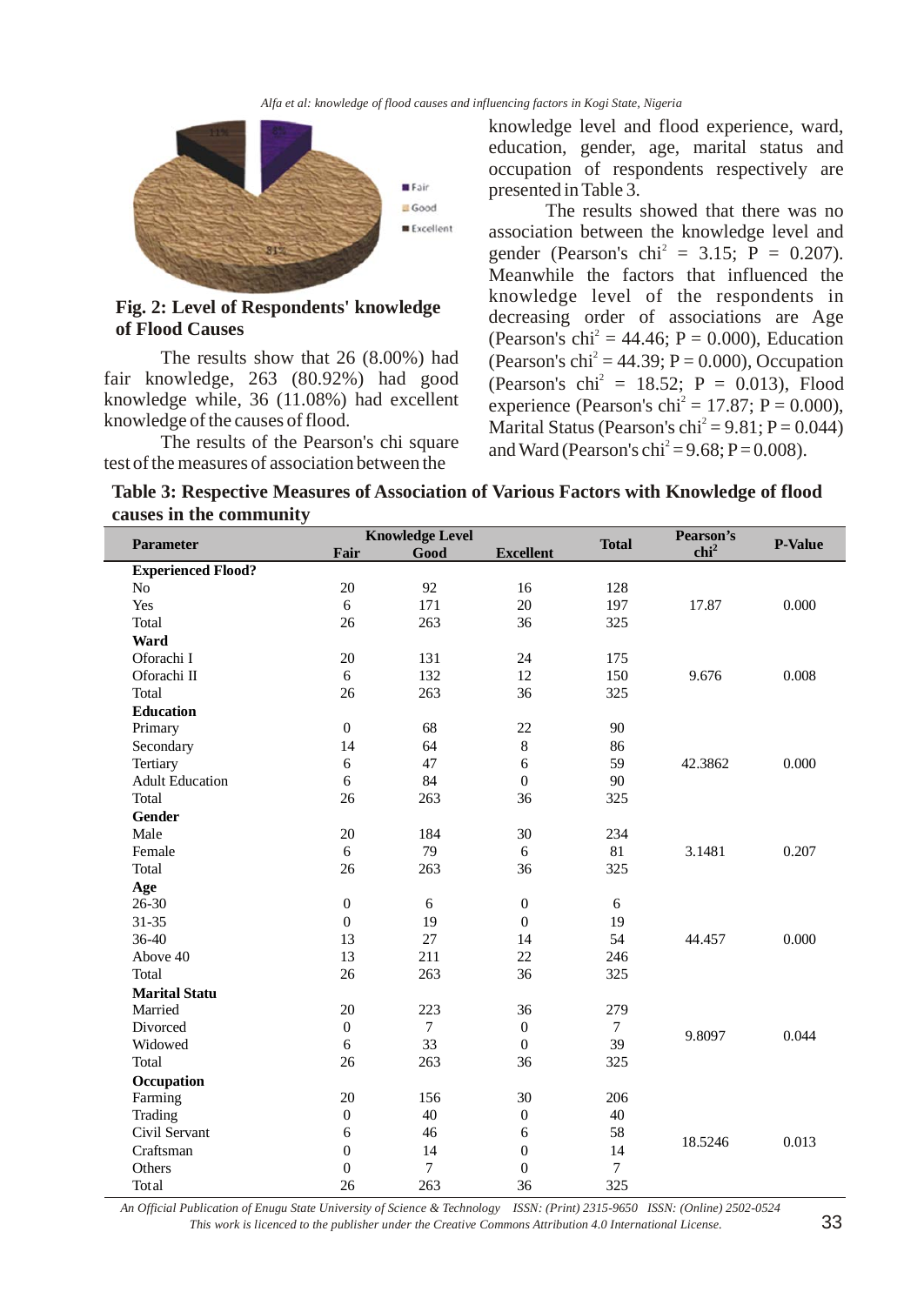### **DISCUSSION**

In this study, about 60% of the respondents have experienced flood over varying periods from as far back as 1991 till date for a majority 52.79 %. This assertion was confirmed by the Village Head and the District Head in separate interviews both agreeing that flood has been an annual occurrence in Oforachi Community from the early 1990s. This notwithstanding, only 11% of the respondents had an excellent knowledge of the causes of flood while about 8% had fair knowledge. The fact that a majority 81% had good knowledge provides a ray of hope that a well-designed early warning system has a good potential of being effective in the community subject to an understanding of the factors associated with the discrepancies in the level of knowledge. The results of the Pearson's Chi Square test of association reveal that the respondents' level of knowledge of flood causes within the community is influenced by age, education, occupation, previous flood experience, marital status and Ward in decreasing order of association. This trend confirms the assertions of previous floodrelated studies (Messner and Meyer, 2006; Ruin et al. 2008; Daffi et al. 2014). Since the level of knowledge is communication dependent and the flood early warning system is also communication dependent, it follows that a system designed with specific consideration of the aforementioned factors has a high likelihood of being effective (Greco and Pagano, 2017; Kreibich et al. 2017. The knowledge of these associating factors will be very instrumental for the development of effective early warning signals and non-structural flood control measures as strongly opined by Gladfelter (2018). Meanwhile, the closeness of the P-value of the marital status to 0.05 showed that the association between the knowledge level and marital status is actually very weak. The difference in knowledge level between the two wards may not be unconnected to the fact that majority of those with previous flood experience (69.04%) were from Oforachi ward II, while only 30.96 % were from Oforachi ward I.

Although other studies on the knowledge of flood causes seem to be non-existent, the closest similar studies on the general knowledge

of flood and flood hazard showed a similar trend to this study (Ali, 2007; Thieken et al. 2007; FitzGerald et al. 2010).

#### **CONCLUSION**

This study has shown that the respondents' level of knowledge of flood causes within Oforachi, a rural community in Kogi State, Nigeria is influenced by age, education, occupation, previous flood experience, marital status and Ward in decreasing order of association. These factors should therefore be considered in the development of early warning systems or signals within the community for a high efficiency to be guaranteed.

Conflict of Interest: No conflict of interest declared.

#### **REFERENCES**

- Adelekan IO, Asiyanbi AP. (2016). Flood risk perception in flood-affected communities in Lagos, Nigeria. Natural Hazards, 80(1): 445-469.
- Adelekan IO. (2011). Vulnerability assessment of an urban flood in Nigeria: Abeokuta flood 2007. Natural Hazards. 56(1): 215-231.
- Adelekan IO. (2010). Vulnerability of poor urban coastal communities to flooding in Lagos, Nigeria. Environment and Urbanization, 22(2): 433-450.
- Ajin RS, Krishnamurthy RR, Jayaprakash M, Vinod PG. (2013). Flood hazard assessment of vamanapuram river basin, Kerala, India: An approach using remote sensing & GIS techniques. Adv. Appl Sci Res, 4(3): 263-274.
- Alfa MI, Ajibike MA, Adie DB, Mudiare OJ. (2018). Assessment of the effect of land use/land cover changes on total runoff from Ofu River catchment in Nigeria. Journal of Degraded and Mining Lands Management. 5(3):1161-1169.
- Ali AMS. (2007). September 2004 flood event in southwestern Bangladesh: a study of its nature, causes, and human perception and adjustments to a new hazard. Natural Hazards, 40(1): 89-111.
- Andjelkovic I. (2001). Guidelines on non-structural measures in urban flood management. International Hydrological Programme (IHP), United Nations Educational, Scientific and Cultural Organization (UNESCO).

unesdoc.unesco.org/images/0012/001240/124004e.pdf